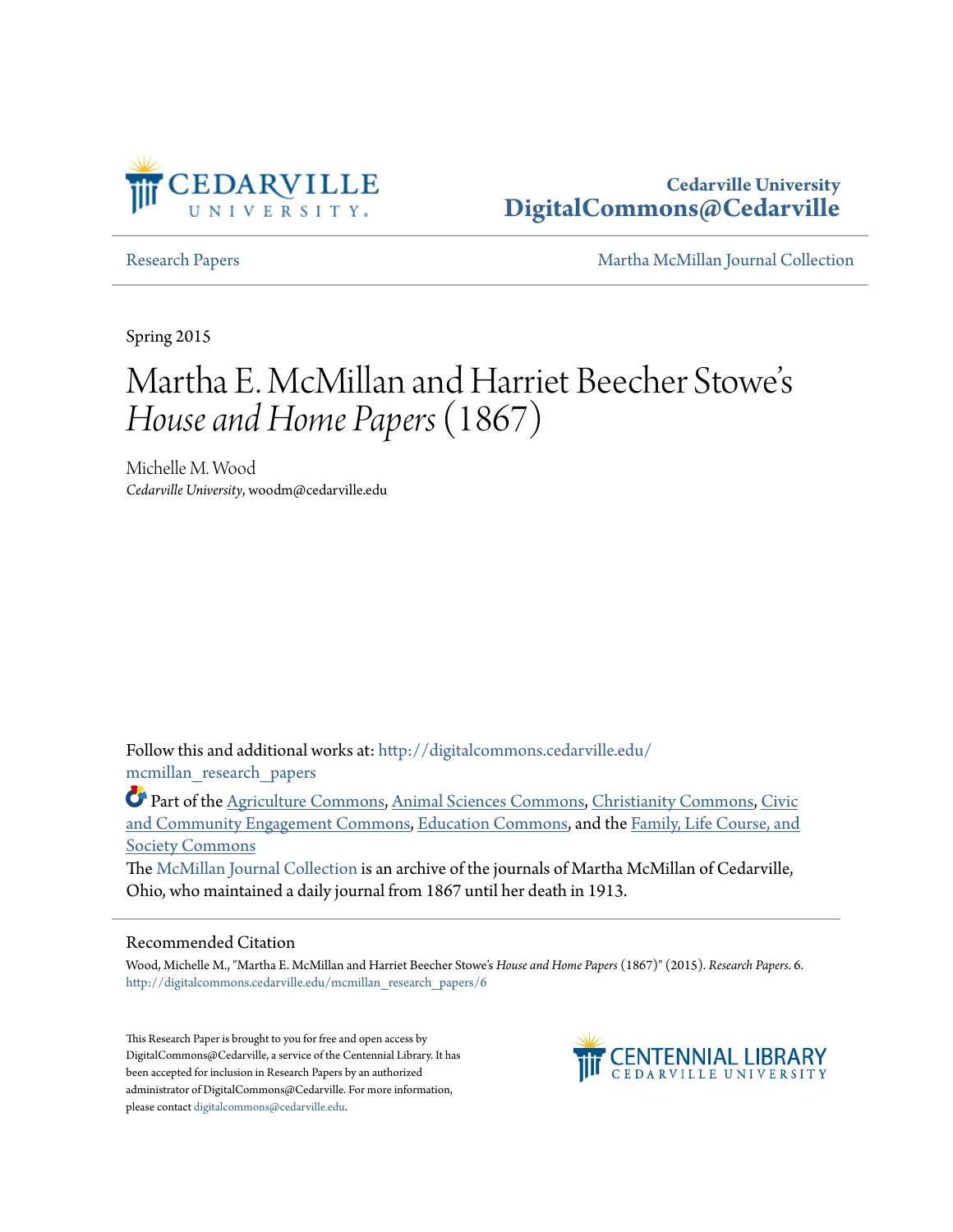#### Martha E. McMillan and Harriet Beecher Stowe's *House and Home Papers*

#### 1867

### Michelle Gaffner Wood

The day after their marriage James McMillan took his bride to her new home-the McMillan farmhouse—located four miles east of Cedarville on "the pike," now State Route 42. Because James' mother Nancy and his unmarried sisters – Jane, Jennette, and Martha – lived with James at the farm, Martha did not immediately commence housekeeping. In fact, between January and October 1867, Martha travelled back and forth between her parents' home and "Mother McMillan's." James would drop her off at her parents' home, and he would pick her up the next day or a few days later.

On June 5, Martha's friend Mary Park gave Martha the domestic guidebook entitled *House and Home Papers* by Harriet Beecher Stowe. Stowe had published a series of domestic advice essays in the *Atlantic Monthly* between January and December in 1864 (Hedrick 312). In her 1863 letter to James Fields in which she pitches the series of home papers, Stowe indicates that her reason for wanting to write "a series of household papers" is to divert readers' attentions from the horrors of the war (Hedrick 312). Stowe proposes:

a sort of spicy sprightly writing that I feel I need to write in these days to keep from thinking of things that make me dizzy and blind and fill my eyes with tears so that I can't see the paper [.] I mean such things as are being done where our heroes are dying as Shaw died—It is not wise that all our literature should run in a rut cut thro [sic] our hearts and red with our blood—I feel the need of a little gentle household merriment and talk of common thing—to indulge which I have devised this. (qtd. in Hedrick 312)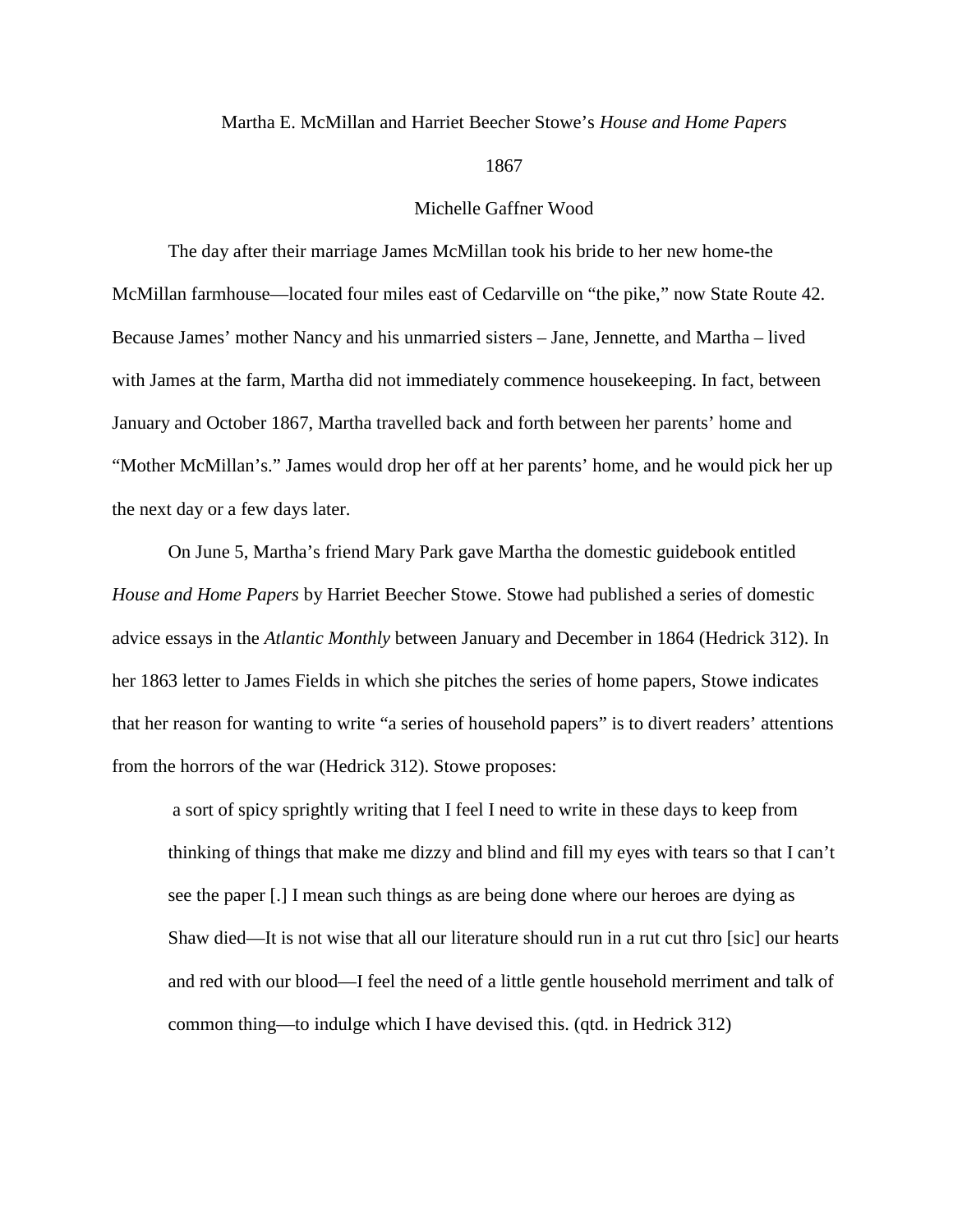According to Joan Hedrick, one Stowe biographer, Stowe "accurately predicted that the horrors of war would create a reaction toward the comfort of home things" (312-313). As a result of the series' popularity, Ticknor and Fields published the essays as *House and Home Papers* in 1865 (Hochman 83). The narrative persona, Christopher Crowfield, delights his readers with stories of his own family's quest to create a beautiful, welcoming, and functioning parlor. Yet at the same time, this white, middle-class man warns his readers against creating a parlor that is so exclusively furnished that the room becomes uninhabitable, unwelcoming, and uncomfortable. The tension in the book lies in the fact that the book both maps the mid-nineteenth-century parlor and closes the door on it as well.

Crowfield represents the conversations he has with his wife and daughters as they consider together how to make a home comfortable for all its inhabitants and its guests. Crowfield's chief complaint about antebellum parlor ideology is that the formality of the parlor makes home life uncomfortable and unwelcoming. He critiques how families become burdened by the care of expensive carpets and furniture and as a result create rooms that people must shut up and in which the select company who enters feel uncomfortable. The series begins with "The Ravages of a Carpet"; it considers "Home-Keeping vs. House-Keeping," "The Economy of The Beautiful" and concludes with a chapter that considers how a comfortable home-space other than an exclusively furnished parlor might contribute to "Home Religion."

*House and Home Papers* reflects and influences consumerism and religious discourses of the mid-nineteenth century. According to Lori Merish, Stowe's *House and Home Papers*  "naturalized middle-class patterns of private ownership and helped establish consumerist domesticity as an instrument of cultural hegemony" (4). Further, Merish contends that during the antebellum time period religion and secular consumerism "were forged into a novel synthesis of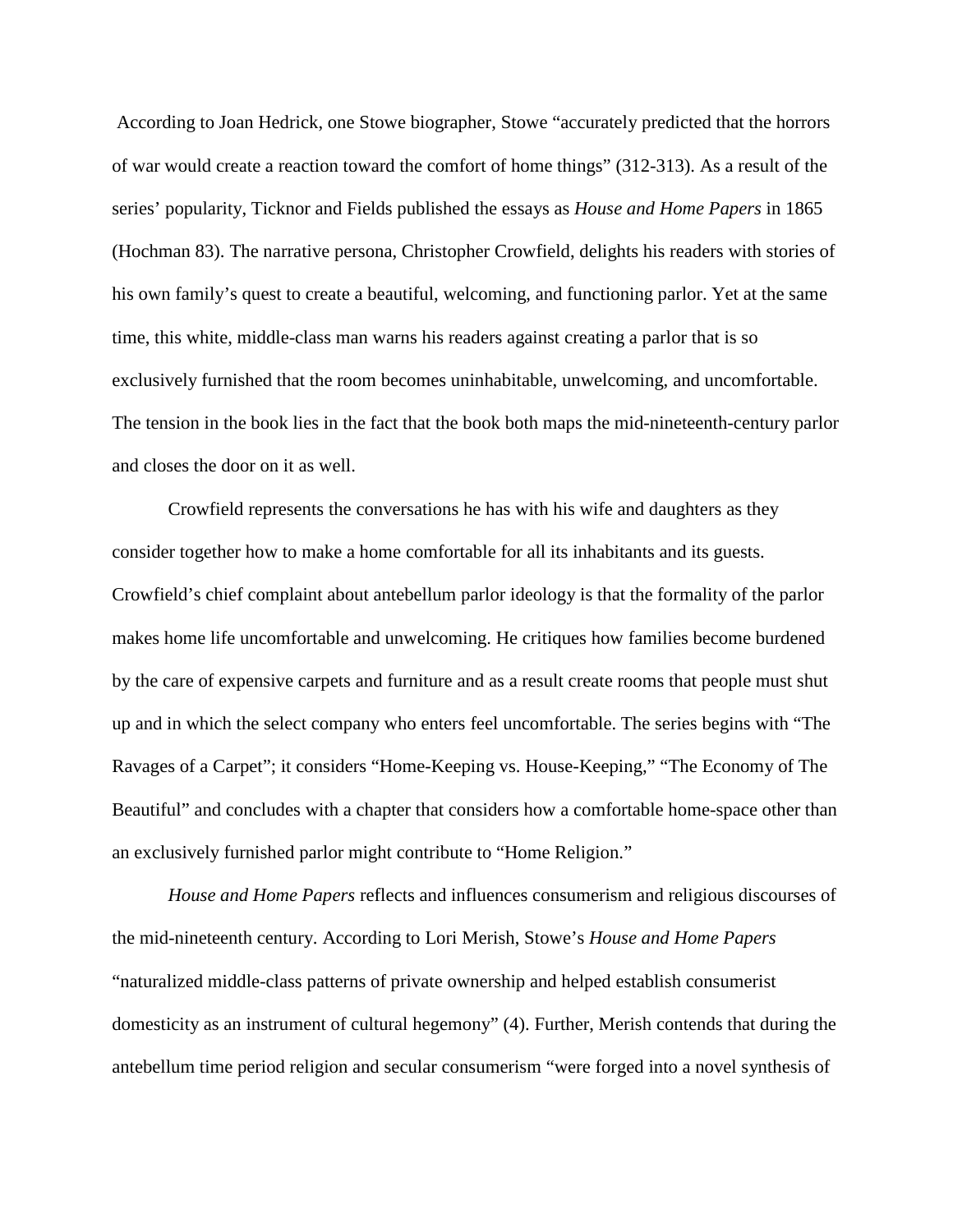pious consumption, which saw luxury goods as a primary means to spiritualize the self and to animate both economic and moral progress" (4-5). While this is true, one can also see how Crowfield warns against consumer excess as well. Of course, his wife and daughters resist his warnings and create a parlor that no one can use so that the furniture and the carpets will not be ruined. Crowfield's warnings remap the parlor by suggesting that families can come together in rooms that are inviting and not formal, yet at the same time he lives in a house that maintains an exclusively-furnished parlor.

Even though the women in Crowfield's family create an uninhabitable parlor, Crowfield continues to emphasize the idea that families and guests will gather in comfortable spaces and that one purpose for this gathering is for families to participate in "home religion." According to Clifford Clark, Jr. in "Domestic Architecture as an Index to Social History: The Romantic Revival and the Cult of Domesticity in America, 1840-1870," Horace Bushnell, a minister from Hartford, Connecticut was the first to locate Christianity, not in the church, but in people's private homes in his 1847 book *Christian Nurture* (540). In *The American Home*, David Handlin adds that in antebellum America "home religion had become an accepted part of American Christianity" (4). The reason "home religion" was so important to antebellum ministers was that they thought that homes could more easily influence children to remember "moral examples" and "guide [them] as [they] made [their] way in a world full of ruinous temptations" (Handlin 14). *House and Home Papers* and Christopher Crowfield advocate a thrifty consumerism that will create home-spaces the family will not want to leave. As a result, these home-spaces can become a place of informal, private, conversational instruction much like the setting and tone *House and Home Papers* represents for its readers. At the beginning of the book's final chapter, "Home Religion," Stowe brings home and religion together when she places her reader into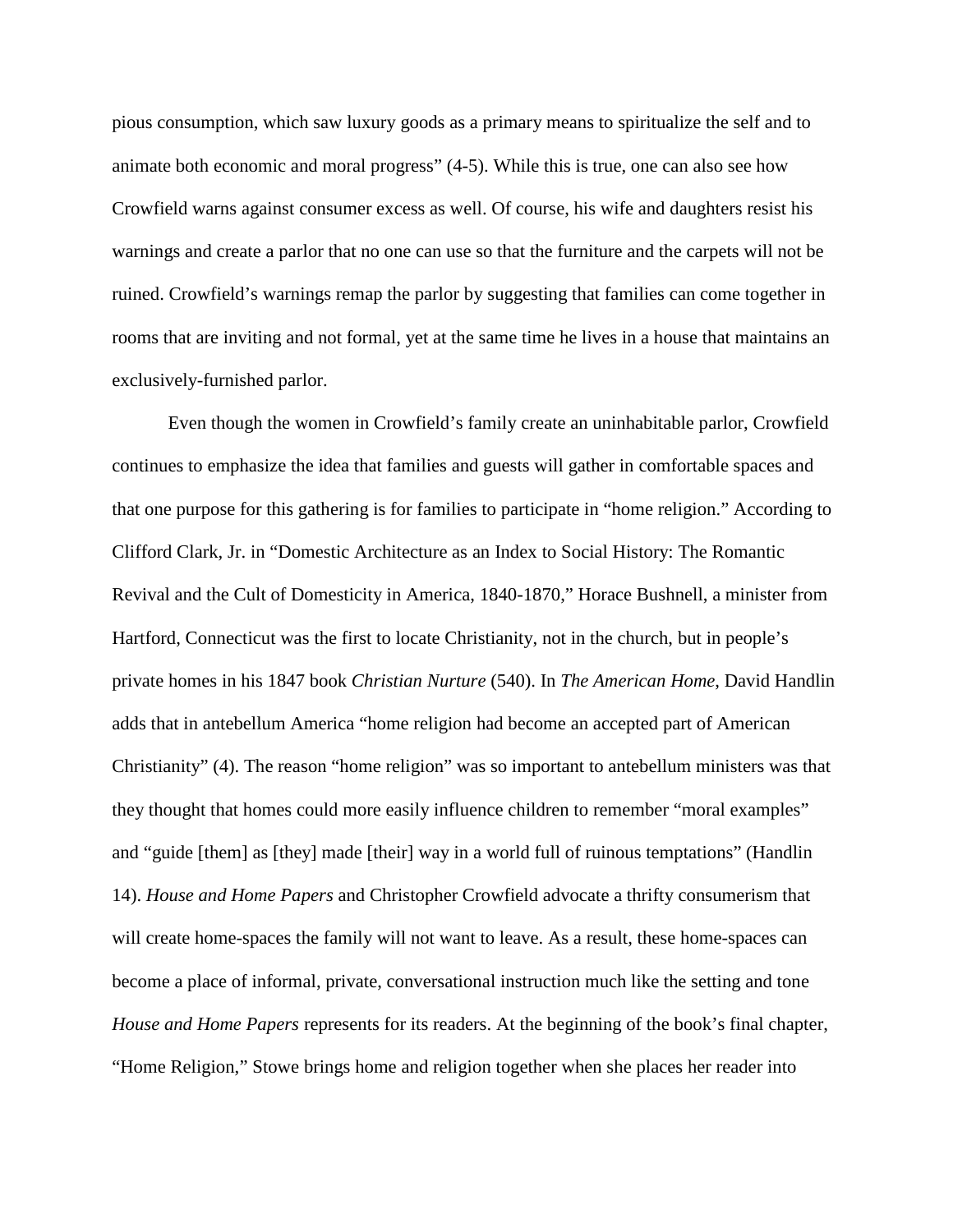Christopher Crowfield's study. Christopher Crowfield's daughters and wife have so bedecked the parlor during the course of the essays that the Crowfield family have to close the formal parlor in order to protect the carpets, furniture, and accessories from every day wear and tear. The family convenes in Crowfield's study and uses the room as he suggests a sensible parlor should be used. Though one could suggest that by shutting the door on the antebellum parlor, Stowe reimagines antebellum parlor morality, she still keeps religion in the home. In the last chapter, Crowfield emphasizes the fact that families must make comfortable spaces that invite family members and others to participate in family life, whether that be the parlor or a more comfortable space, such as Crowfield's study. Crowfield demonstrates how this warm, informal gathering on Sundays contributes to "home religion."

It was Sunday evening, and our little circle were convened by my study-fireside, where a crackling hickory fire proclaimed the fall of the year to be coming on, and cold weather impending. Sunday evenings, my married boys and girls are fond of coming home and gathering round the old hearthstone, and "making believe" that they are children again. We get out the old-fashioned music-books, and sing old hymns to very old tunes, and my wife and her matron daughters talk about the babies in the intervals; and we discourse of the sermon, and of the choir, and all the general outworks of good pious things which Sunday suggests. (Stowe 309)

Home Religion implied family devotions, keeping the Sabbath, and representing the hope of heaven in the home. *House and Home Papers* brings together savvy consumerism, good taste, practicality, hospitality, and religion. At the same time, the text warns pious housekeepers at the century's mid-point to consider seriously the fact that while parlor furnishings might be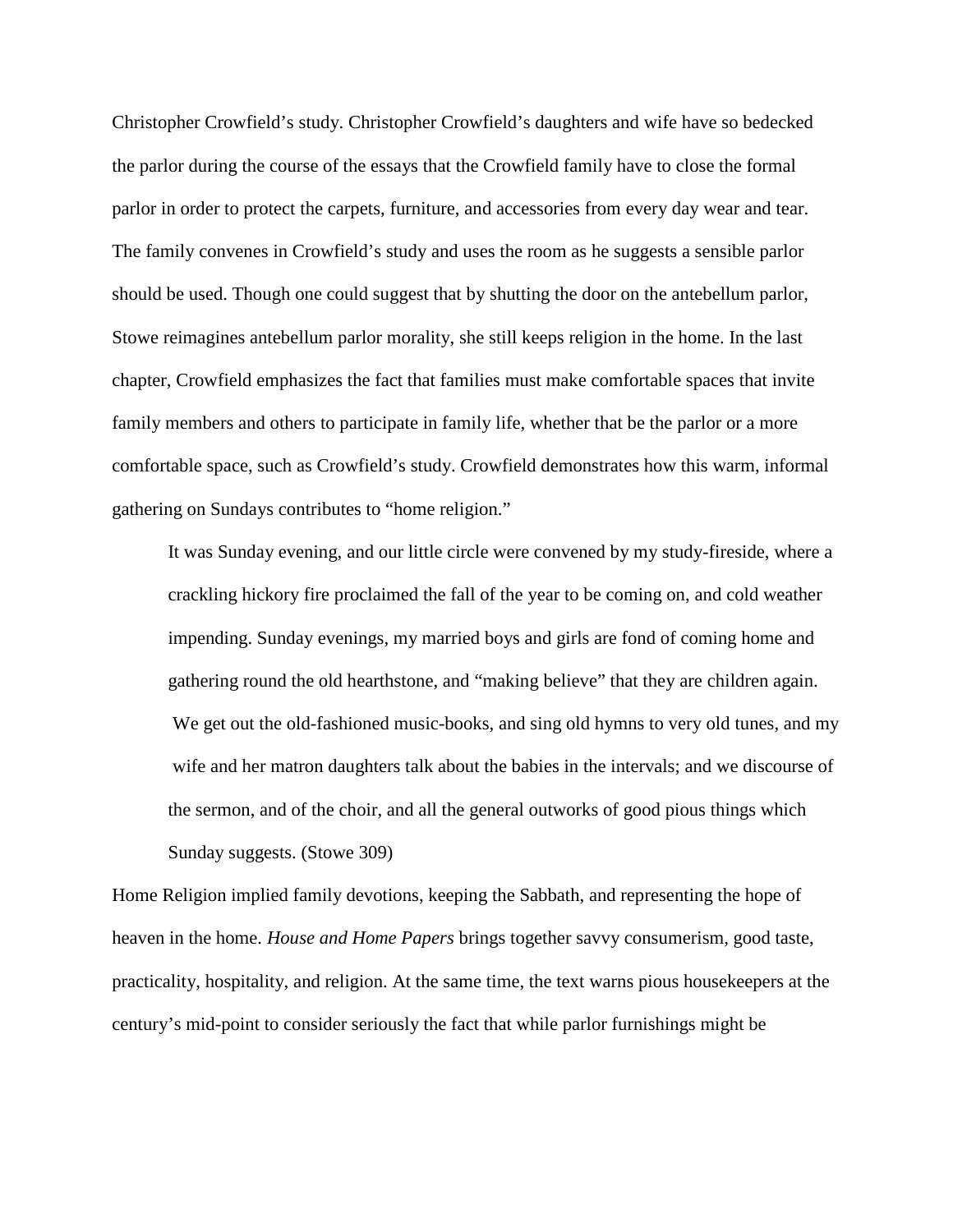important, mid-century morality and hospitality ought not to be defined by parlor furnishings as those two ideologies had been during the antebellum time period (see Bushman xvii-xviii).

It stands to reason that Martha read *House and Home Papers* because during the month of October, at the same time that her mother-in-law and her sisters-in-law were preparing to move to a house in town, Martha writes numerous entries about choosing carpet, the first furnishing, according to Crowfield, that families should purchase for their parlors (McMillan, October 3, 1867). As she is purchasing carpets and other commodities to begin her own housekeeping, she calls the McMillan farmhouse "our home" for the first time in the October 15 entry. By purchasing her own consumer goods and by decorating the McMillan house with them, she acts as the newlyweds Crowfield portrays as they endeavor to set up comfortable housekeeping. Just like the couples Crowfield mentions, Martha and James are newlyweds who must buy consumer goods to make the McMillan house their own.

Between October and December 1867, Martha is busy purchasing goods and installing them in her new home. On October 25 and October 30, she receives carpets at her house and travels to purchase more carpet. By December 14, the carpet has been put down in the front sitting room. On October 11 and October 16, her father delivers new furniture to her house. Just as Crowfield suggests, Martha adds wallpaper to her siting room (Stowe 89-90). She and Mary work on "papering" the siting room on November 7 and November 9. Of course, Martha must add blinds to the windows. Crowfield reminds his readers that women add blinds so that the sun will not fade the carpet (Stowe 17). James installs Martha's blinds in the front sitting room on December 16. Finally on December 16, after all the carpets have been laid, the wallpaper applied, the window blinds installed, and the furniture arranged, Martha records that she and James have their "first sitting in the front room."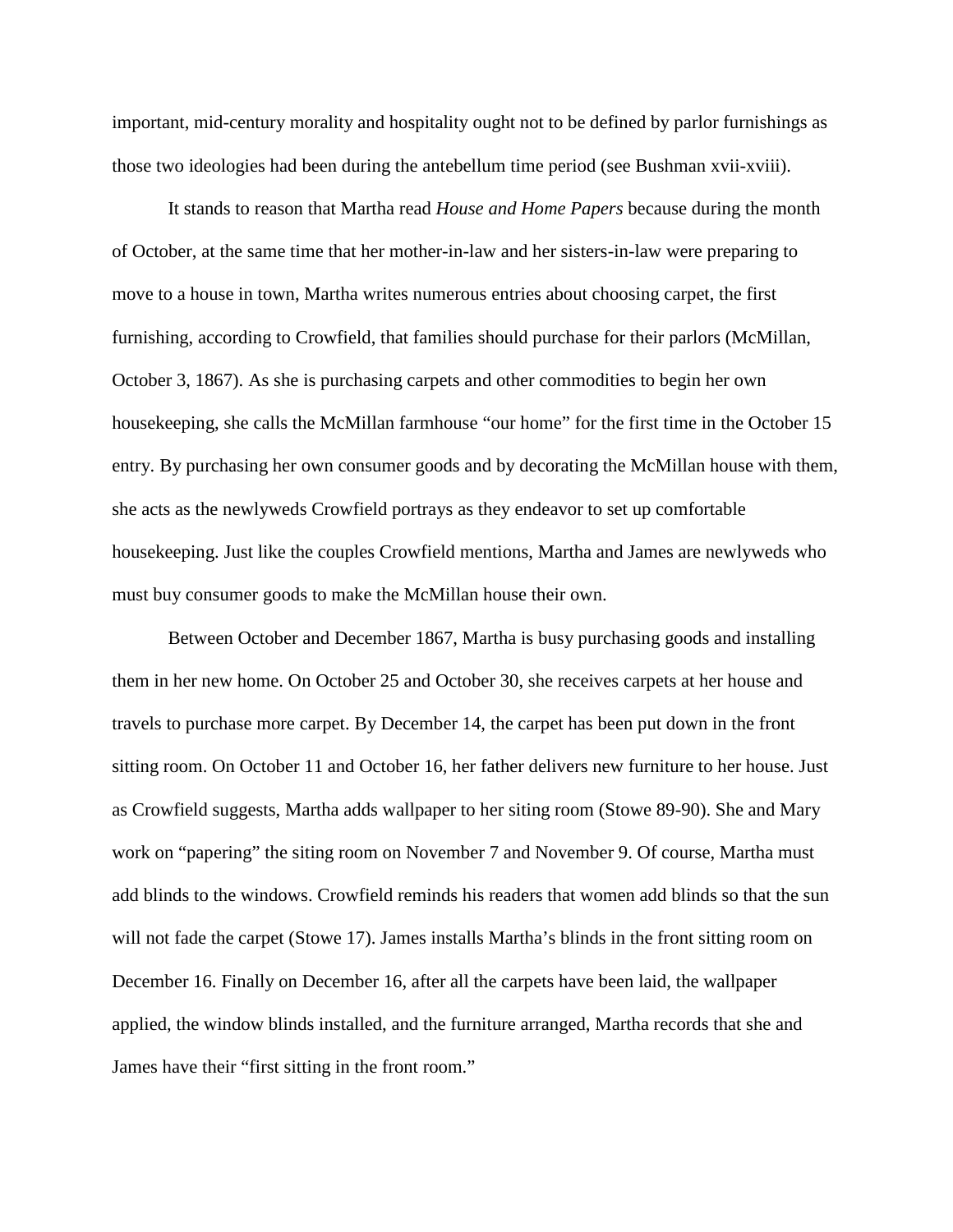In *House and Home Papers*, Stowe both maps the parlor and warns against consumer excesses that make the parlor uninhabitable. Martha's December 16 entry reflects the influence of nineteenth-century domesticity discourses and its conflation of parlor furnishings and religion when she writes that because "home is the temple of our sweetest kinsman…the highest earthly estate…it is a place of dignity. Therefore [one should] give it honor; make it beautiful…." Yet the entry also reflects how Martha heeds Crowfield's warning about creating uninviting and uninhabitable parlors since she and her husband can enjoy "their first sitting in the front room" (McMillan, December 16, 1867). Martha does not create a home-space that is unwelcoming or uninhabitable. The numerous community members and travelers who people the pages of the remainder of Martha's journals seem to indicate that, in fact, Martha creates the very kind of home Stowe imagines and represents in *House and Home Papers*.